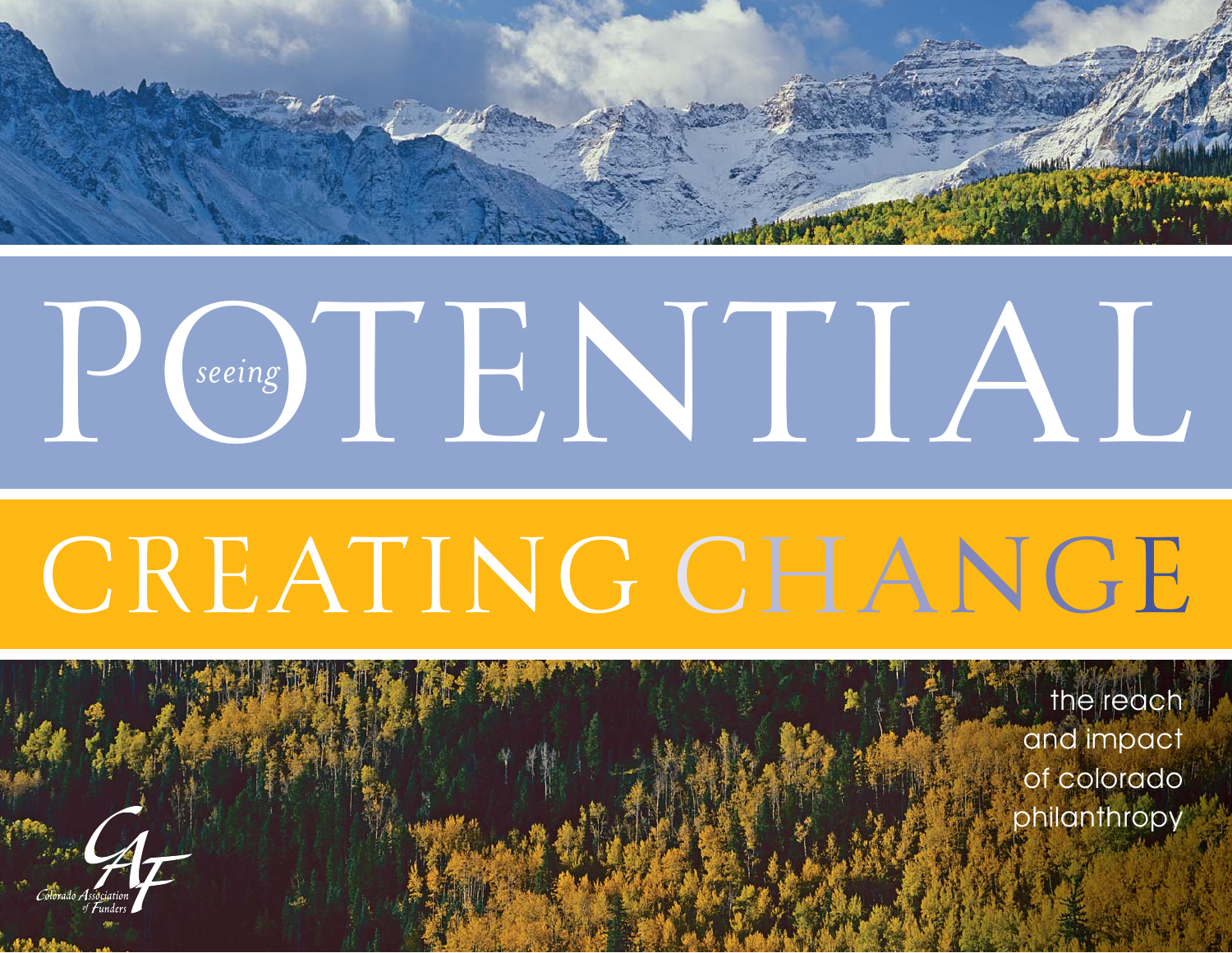

*Denver's Road Home helped lift Kimberly and 10-year-old son, Davion, out of homelessness. Photo by Povy Kendal Atchison. Five Commerce City seniors attend an event at Denver Center* 



*for the Performing Arts. Photo courtesy ArtReach.*

#### Seeing potential

#### *Colorado's foundations have a grand tradition of supporting causes that benefit people throughout the state.*

More than a century of history can be traced through the formation of 1,700 foundations that collectively work to improve the quality of life for Coloradans. Three generations of the Boettcher family, for instance, once owned the iconic Brown Palace Hotel in Denver and amassed a fortune from such industries as cement. Their legacy, quite fittingly, is a [foundation](www.boettcherfoundation.org) that supports capital-intensive projects such as the construction of a new seniors' center in San Luis or the purchase of a Boys & Girls Club center in Brighton. One of the state's earliest philanthropists, Spencer Penrose, built the historic Broadmoor hotel in Colorado Springs. A real estate and mining entrepreneur, Penrose and his wife, Julie, established [El Pomar Foundation](www.elpomar.org/) to strengthen communities throughout Colorado.

The mark these philanthropists leave extends beyond the hundreds of millions of dollars distributed each year through grants to nonprofit agencies. A project to end homelessness in Denver helps illustrate the ripple effect. Before Mayor John Hickenlooper launched his [Denver's Road Home](www.denversroadhome.org) plan in 2005, he secured support and expertise from local foundations in order to attract the participation he needed from business and government.

"The foundation community has played a key role," Hickenlooper said of his plan to end homelessness within a decade. "Their leadership has been an absolutely essential ingredient."

While foundations often provide funding and leadership that can make transformative programs possible, a recent [survey](www.philanthropyawareness.org/research-and-stories) showed most people can't identify a single foundation by name. Even fewer can name a way a foundation has had an impact in their own community.

#### THE MARK THESE PHILANTHROPISTS LEAVE EXTENDS BEYOND THE HUNDREDS OF MILLIONS OF DOLLARS DISTRIBUTED EVERY YEAR.

One challenge of telling the foundation story: Philanthropists have so many different goals and passions. The [Gill Foundation](www.gillfoundation.org) and its Gay and Lesbian Fund work to support equality for all Coloradans. The Bonfils-[Stanton Foundation](www.bonfils-stantonfoundation.org) strengthens the arts, promotes nonprofit leadership

1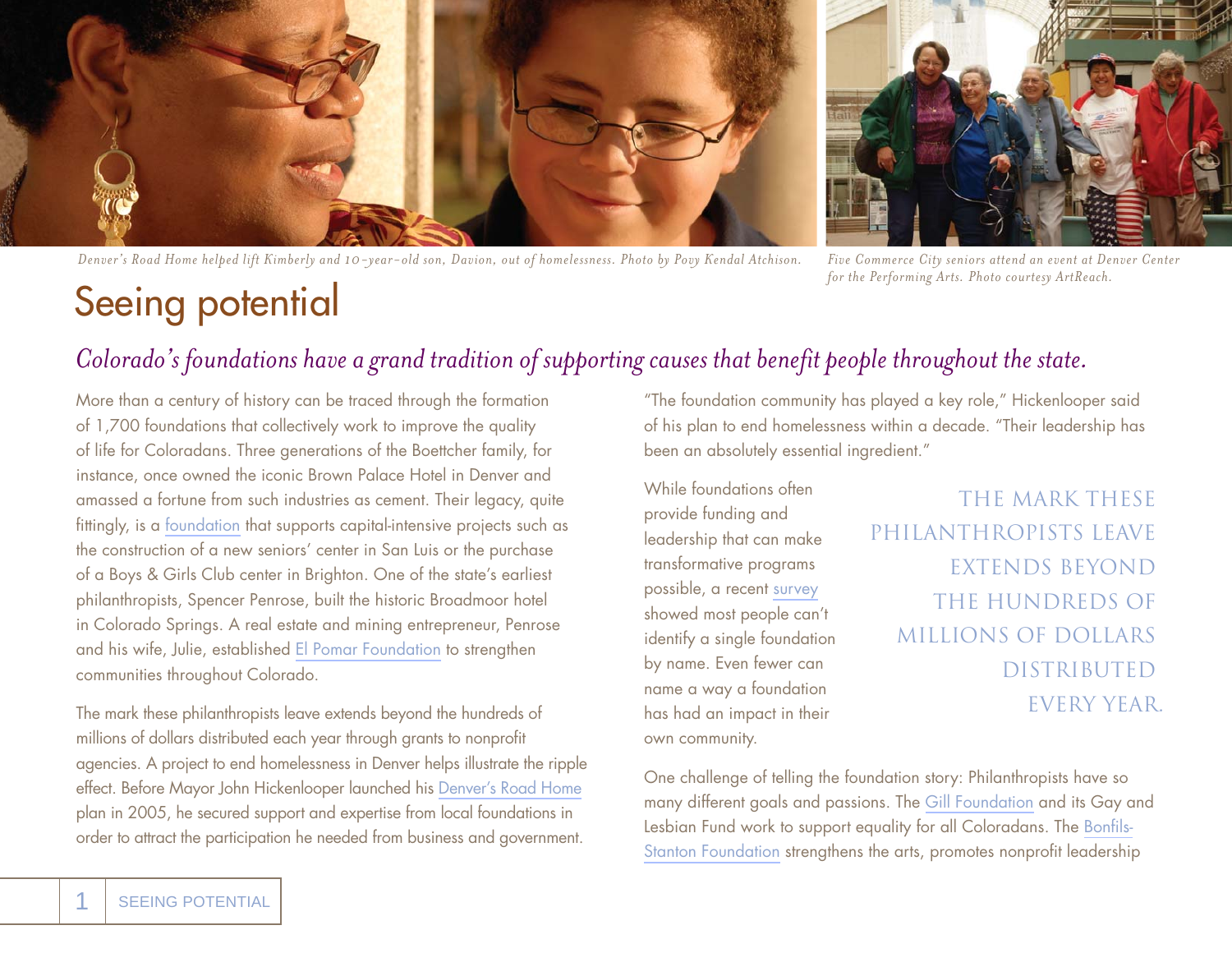and invests in organizational management. The [Temple Hoyne](www.buellfoundation.org) [Buell Foundation](www.buellfoundation.org) specializes in early childhood education, while the [Adolph Coors Foundation](www.adolphcoors.org) and the [Helen K. and Arthur E.](www.johnsonfoundation.org) [Johnson Foundation](www.johnsonfoundation.org) focus in part on community agencies that promote self-sufficie ncy among our state's residents.

 BECAUSE THEY CAN CHOOSE THE AREAS THEY WISH TO FUND, FOUNDATIONS ULTIMATELY SUPPORT A BROAD ARRAY OF CAUSES.

Because they can choose the areas they wish to fund, foundations ultimately support a broad array of causes. And new generations continue to create foundations. Over the years, breakthroughs in everything from the aluminum beer can to software to healthy dog food have allowed Coloradans to make a difference, not only as successful entrepreneurs but also as leaders in philanthropy.

Foundations and other types of funders come in various forms:

- The late cable TV pioneer, Bill Daniels, left his \$1 billion estate to create the [Daniels Fund,](www.danielsfund.org) a private foundation providing grants and scholarships to those in need.
- Companies with household names [Qwest,](www.qwest.com/about/company/community/foundation.html) [Western Union](http://foundation.westernunion.com/) and [Xcel Energy](www.xcelenergy.com/Colorado/Company/Community/Xcel%20Energy%20Foundation/Pages/Xcel_Energy_Foundation.aspx) – establish philanthropic arms to support communities where their customers live.
- When some of the state's hospitals switched to for-profit status, they were required to use the proceeds from the transactions to create charitable foundations, such as [Caring for Colorado Foundation.](www.caringforcolorado.org)
- **Through community foundations, such as The Denver Foundation,** thousands of people of more modest means have been able to combine their money or set up donor-advised funds for the benefit of citizens served by nonprofits.
- **EXECOMBINED EXECOMPTER** Combined giving programs, such as Mile High United Way, also promote philanthropy at almost every income level.

This rich variety is seen as one of the sector's greatest strengths. Foundations are pitching in with emergency funds in times of crisis, focusing on basic needs such as food and shelter, education and health care. Many help nonprofits initiate new projects or cover the costs of keeping the lights on, training staff or buying new computers.

Increasingly, foundations are coming together to make strategic investments designed to spur innovative ways to address challenges such as improving our children's schools. They play the role of partner, [investor, collaborator, catalyst. The Community Foundation Serving](www.commfound.org) Boulder County, for example, is working to prevent the education achievement gap in local school districts by seeking a sustainable source of public funding for disadvantaged kids to attend preschool. The effort is modeled in part after the work of Denver's private [Piton](www.piton.org)  [Foundation](www.piton.org), which funded a 2006 awareness campaign for a ballot initiative creating a preschool tuition credit.

The stories in this publication aim to help all of us better understand how foundations have been – and continue to be – a valuable resource throughout Colorado.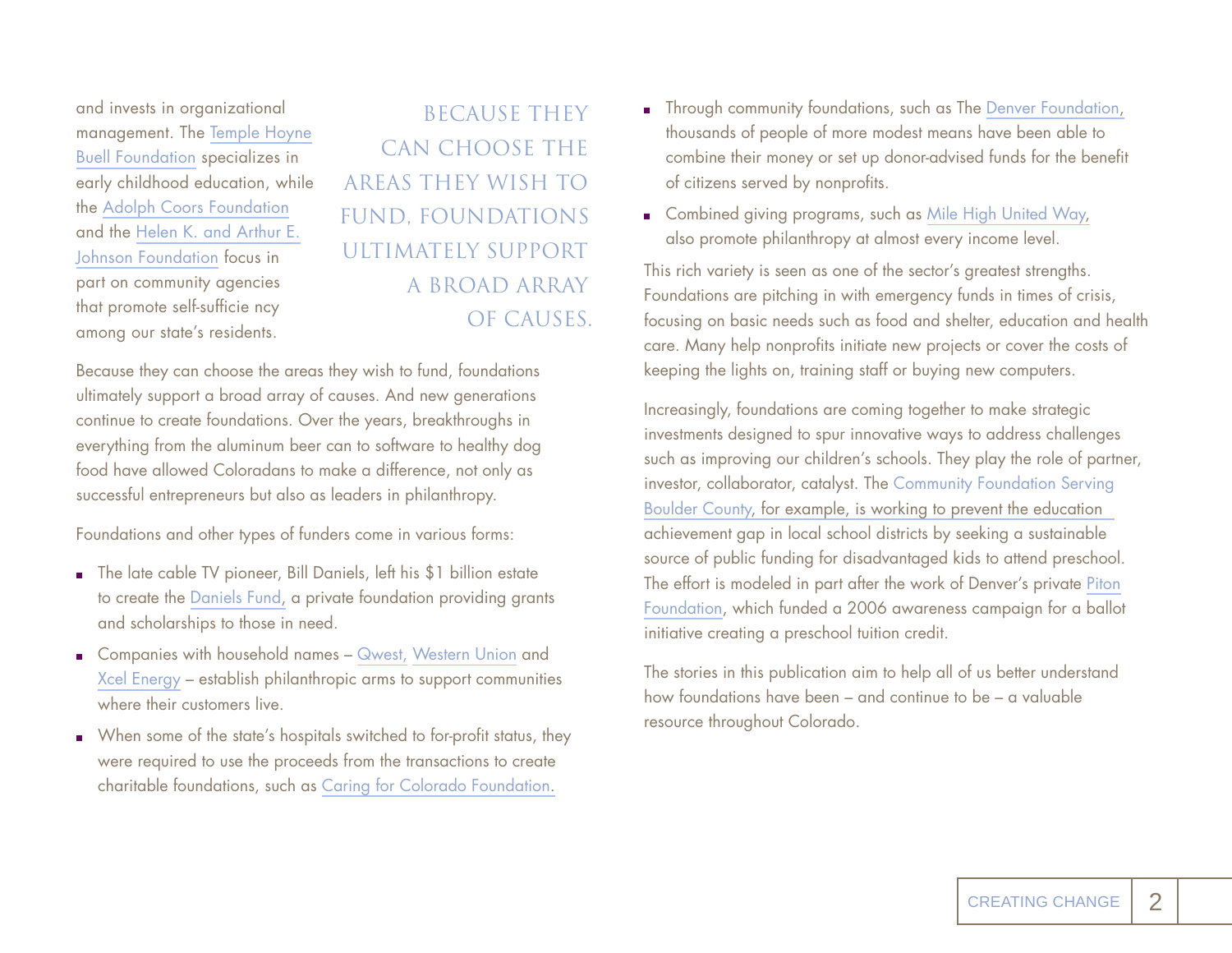

*Once homeless, Kimberly can now provide a home for her two sons, James and Davion. Photos by Povy Kendal Atchison.*

#### Working to end homelessness

Kimberly hit "rock-bottom" a few years ago when she found herself in a situation she never expected: homeless and alone. A single mother, the Aurora resident anguished over being unable to provide for her two young children after losing her restaurant job. "I didn't have the money to go anywhere," Kimberly says. "There was a lot of crying, a lot of sleepless nights."

After bouncing around for two years, doubling up with relatives or living in a motel, Kimberly sought help from a local homeless shelter. Her journey eventually led her to a home of her own, with the help of an initiative known as [Denver's Road Home.](www.denversroadhome.org) The public-private partnership aims to end homelessness in the city just a decade after its launch. It was established by the [City of Denver](www.denvergov.org) in 2005 in partnership with the County of Denver and Mile High United Way. The annual cost of quick fixes, such as emergency shelter, health care and law enforcement, had topped \$70 million. The city needed to take a radically different approach to get an estimated 10,000 people off the streets and into permanent housing. But first, the city had to find ways to finance the plan. Denver Mayor John Hickenlooper turned first to Colorado's foundation community to serve as the catalyst for the sweeping project. Once he lined up that critical local leadership, he knew he'd have a far

easier time persuading others to pitch in. Almost \$50 million has been raised so far, with 31 local foundations contributing.

Indeed, all of the money that paid for writing the plan for Denver's Road Home and hiring its first staff person came from the foundation community. The [Cydney and Tom Marsico](www.ctmfoundation.org/foundation.htm)  [Family Foundation](www.ctmfoundation.org/foundation.htm) made one of the largest investments in the ambitious program.

In the first four years since the launch of Denver's Road Home, the number of chronic homeless people on city streets has dropped 36 percent. Panhandling along the 16th

 "FOUNDATION LEADERSHIP HAS BEEN AN ABSOLUTELY **ESSENTIAL**  INGREDIENT IN FIGHTING HOMELESSNESS."

> *– Denver Mayor John Hickenlooper*

Street mall has plunged 83 percent. The program has created more than 1,500 new homes, helped 3,300 people get jobs and prevented more than 2,300 families from becoming homeless. Supported and encouraged by a team of mentors from a local church congregation, Kimberly, now 40, and her kids have moved into their own three-bedroom duplex near the Lowry neighborhood. She hopes they're home for good. "My oldest son James brought home his report card and for the first time in years, he has two A's and one B," she reports. Kimberly herself recently received a scholarship award for outstanding achievement from the college she now attends.

Denver's Road Home foundation partners have embraced the Mayor's strategy because it enables homeless individuals and families like Kimberly's to regain control of their lives.

"None of this would be possible without Denver's Road Home. My family is living testimony to what can be achieved if given an opportunity. We have turned a horrible situation of being homeless into a positive example for other struggling families."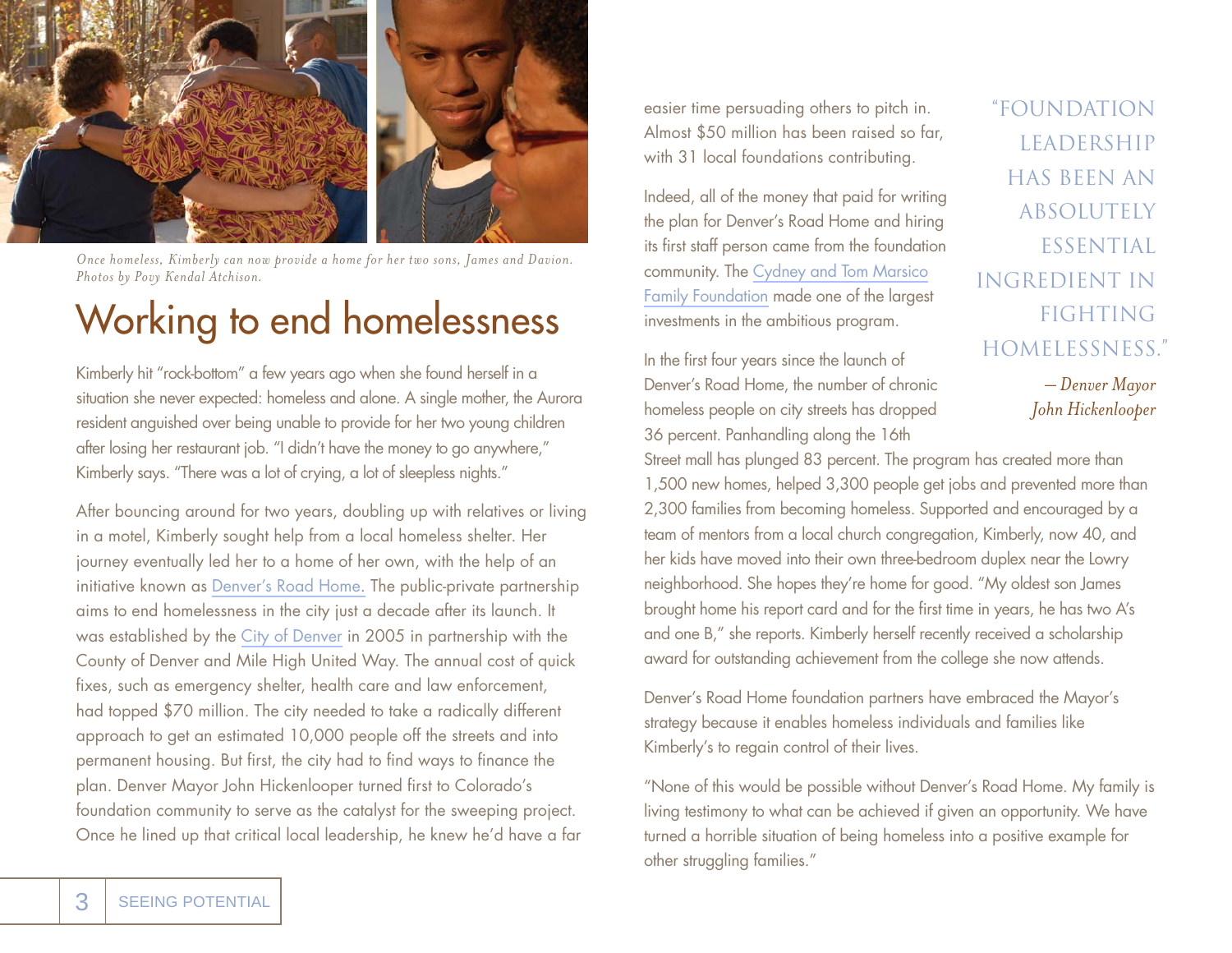#### Reaching out to rural Colorado

Even for the tiny southwestern town of Naturita, the public library was too small to hold more than anything but the basics. There was no space to have "story time" for local children, no place to host any kind of community gathering at all.

So it was fortuitous when a large group of Front Range foundations traveled to that part of the state a few years ago for a "[Rural](www.crcamerica.org/rpd)  [Philanthropy Days"](www.crcamerica.org/rpd) event. The regional library district had been weighing the likelihood of raising enough money for a new facility in the remote town of 655 residents. The timing was perfect.

At the three-day event, library district officials connected with foundations that eventually agreed to cover more than one-third of the cost of the \$1.2 million construction project. Rural Philanthropy Days also helped open doors to \$465,000 in public funding.

Naturita now has a new 4,400-squarefoot library building that's almost nine times bigger than the old one. It uses a heating and cooling process that saves big on energy. Recycled blue jeans insulate the unusual structure, the state's only library made from straw bales. And those involved with the project have high expectations for what it can offer Naturita's youngest citizens. "I hope it opens their eyes to the broad

 RURAL **PHILANTHROPY**  DAYS HAS BECOME A YEAR- ROUND EFFORT TO HELP NONPROFITS REMAIN VIABLE.

world and to the possibilities there," Library director Paul Paladino told [Colorado Public Radio.](www.cpr.org) "I like the idea that a first-grader – who



*Naturita outgrew its tiny library (left), and became one of many rural Colorado towns to benefit from* 

may not have even thought about going to college in the past – might go to college, maybe even go on to medical school and come back and be a doctor."

The intensive Rural Philanthropy Days networking sessions have strengthened the foundation community's ties with nonprofits in the far reaches of the state. The concept laid the groundwork that made the library a reality. And it has led to closer collaboration among nonprofits, foundations and others in the more remote regions of Colorado.

With leadership from the [Anschutz Family Foundation](www.anschutzfamilyfoundation.org) and the Denver-based [Community Resource Center,](www.crcamerica.org) the program has grown to an almost year-round effort to help nonprofits become more viable organizations over the long haul. Two major events take place in different parts of Colorado each year – in places such as Mancos, La Junta and Steamboat Springs.

Many of Colorado's large foundations not only contribute to the actual events, they've also made a much bigger commitment to nonprofits outside of metro areas. Grants to rural nonprofits have jumped to 18 percent of overall foundation giving from just 2 percent when the concept was launched.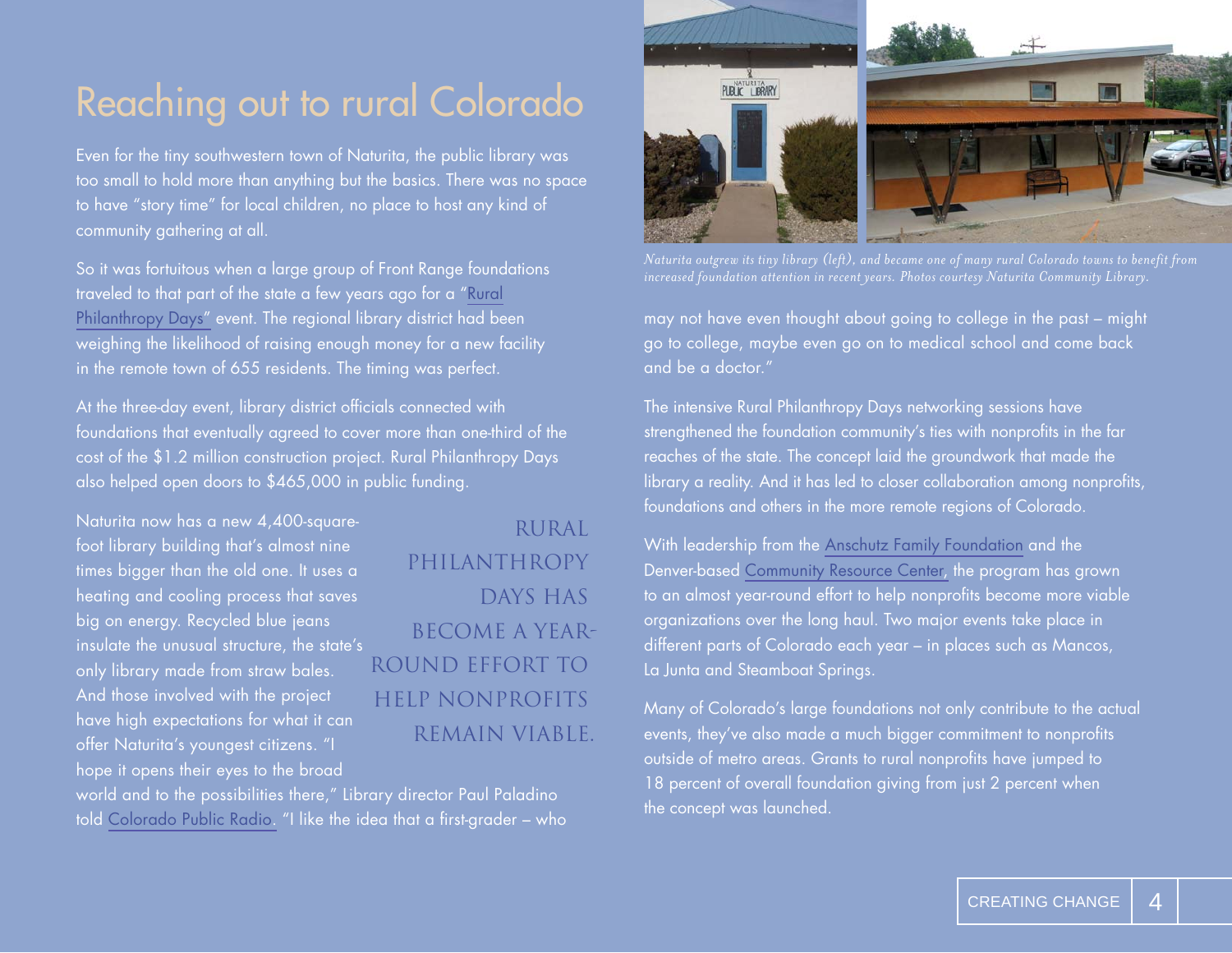



*Randy Rusk ropes cattle on his Westcliffe, Colorado ranch. Photo by Bill Gillette.*

*Foundations support ranchland conservation efforts in Routt County. Photo courtesy CCALT.*

#### Preserving the land

Randy Rusk grew distressed watching developers buy up land near his family's ranch in Westcliffe, which sits about 55 miles west of Pueblo between the Wet Mountains and the Sangre de Cristo range.

Across Colorado, some two million acres of farmland have been lost to development since the late 1990s. That averages about 3,000 acres every week over an entire decade.

The state's farmers and ranchers once passed their land from one generation to the next. But that has become too costly when done in the conventional manner. Now, in return for tax breaks, ranchers such as Rusk have been able to protect their scenic acreage by donating or selling rights to develop their land in the future. These transactions – known as conservation easements – are complex enough to require the expertise of nonprofit groups known as land trusts. But the deals carry a cost. That's where foundations have stepped in to make the difference between a transaction's success or failure. The [Gates Family Foundation](www.gatesfamilyfoundation.org) and companies such as [Xcel Energy](www.xcelenergy.com/Colorado/Company/Community/Xcel%20Energy%20Foundation/Pages/Xcel_Energy_Foundation.aspx) and [EnCana Oil and Gas](www.encana.com) have helped to provide matching funds required by public sources such as the lottery or local sales tax revenue. "We might not exist at all if not for the support of foundations . . . if not for their strategic

investments," says Chris West, who heads up the [Colorado Cattlemen's](www.ccalt.org) [Agricultural Land Trust,](www.ccalt.org) the state's largest holder of conservation easements. The group, the first in the country formed by a livestock association, has protected 350,000 acres of scenic meadows and open space in 35 counties so far.

## Driving education reform

Ben Jackson had been heading toward a career in business until he signed up for a summer teaching stint after his freshman year at the [University of](www.colorado.edu)  [Colorado.](www.colorado.edu) He was hooked after just a few weeks.

After graduating from CU, Jackson landed a teaching job at Denver's [Bruce Randolph School,](randolph.dpsk12.org) which had struggled to serve mostly minority students from poor households. Jackson found himself automatically enrolled in an innovative program that links teacher pay to student performance. Known

 THE CATALYST FOR THE ALTERNATIVE PAY PLAN WAS ROSE COMMUNITY FOUNDATION.

as [ProComp](denverprocomp.dpsk12.org) for short, the Professional Compensation Plan for Teachers aims to reward teachers for going to work in the toughest schools. It also rewards them for demonstrating newly acquired skills and knowledge, as well as boosting student performance.

The catalyst for the alternative pay plan was [Rose Community Foundation.](www.rcfdenver.org) After kicking in \$90,000 for the planning phase, Rose invested \$1 million in what was seen as a risky collaboration between the teachers union and the school district. By the time Denver voters approved a \$25 million tax increase to fund the program, Rose had contributed \$4 million to get ProComp off the ground. [The Daniels Fund](www.danielsfund.org) added \$1 million, while other philanthropic groups spent a total of \$2.5 million.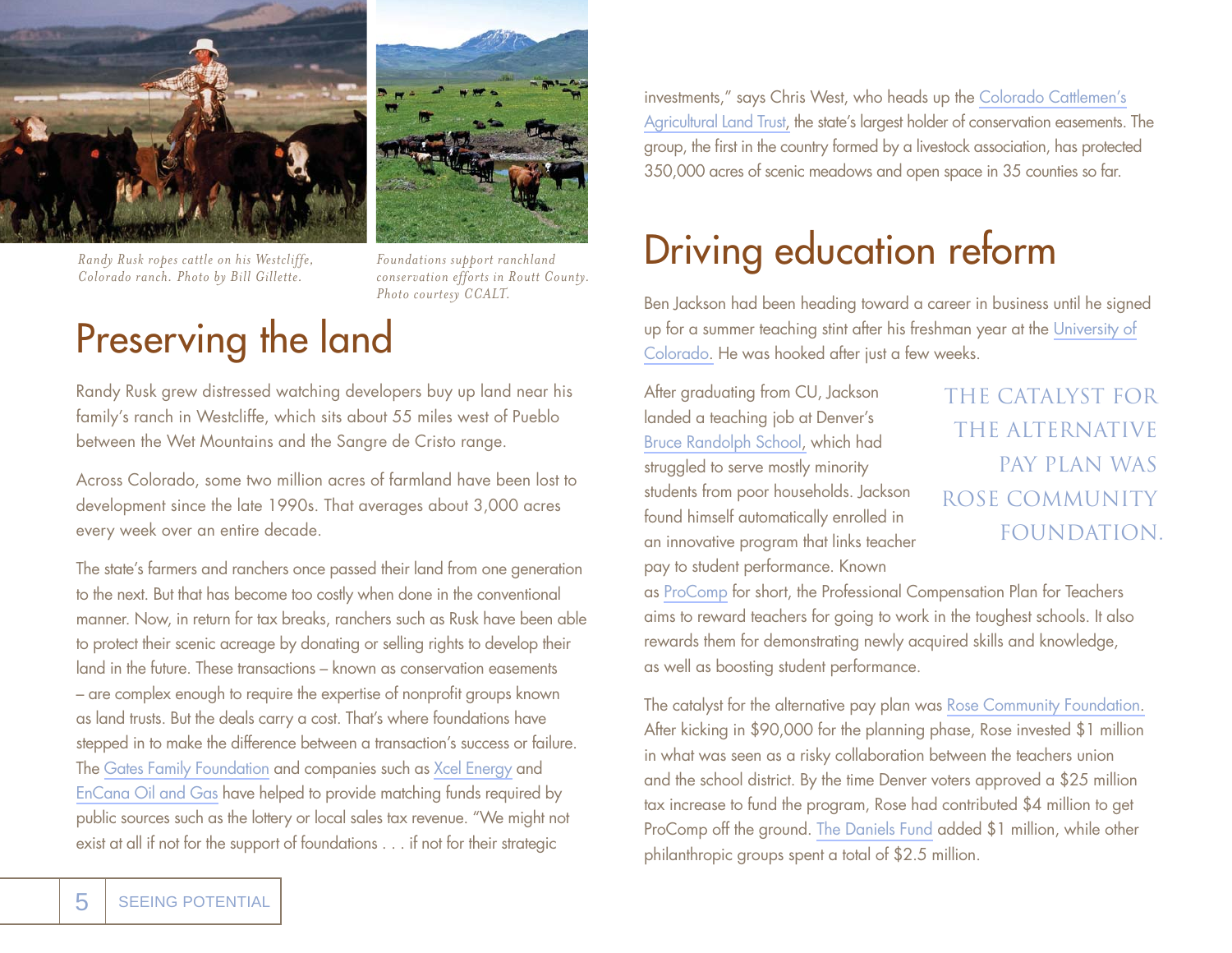Now in his third year teaching Language Arts¸ Jackson says the program has made a "significant difference" in the performance of his students. Early results show teachers enrolled in [ProComp](http://denverprocomp.dpsk12.org/) have more success in sparking student achievement than teachers paid under the traditional salary system. Plus, the culture of teaching is becoming more of a team effort with goals set together by teachers, principals, parents and students.

Until now, "there had been little or no formalized incentive for teachers to pay close attention to student progress," Jackson said.

#### Investing in children

At age 3, Nolan is a bright, active and talkative child. That's thanks, in part, to the help his mother received before he was born that allowed her to become a better, more knowledgeable parent.

For several months leading up to Nolan's birth, a Jefferson County public health nurse visited Nolan's mom regularly to offer advice on what to expect, what to eat and other information she needed to know before having a baby. She continued the visits until Nolan was almost 2. "He's charming and precocious," says Valerie Carberry, the nurse who helped Nolan get a healthy start. But Nolan's mom faced big challenges as she headed toward motherhood at age 19. Despite troubles in her own home life, she managed to graduate from high school. But she found herself in a volatile relationship lacking good role models for becoming a parent.

The foster care system referred her to a program focused on improving the health and well being of low-income, first-time parents and their children. The program is now available in almost every county across Colorado due to early support from [The Colorado Trust.](www.coloradotrust.org) The foundation initially invested to expand field research demonstrating the effectiveness



*Frequent home visits by a registered nurse helped Nolan's mother, Amanda, gain skills in parenting. Photos courtesy Nurse-Family Partnership.*

of nurse home visits for disadvantaged, first-time mothers. Once proven, it also provided start-up funds to take the initiative statewide.

[The Denver-based Nurse-Family](www.nursefamilypartnership.org) Partnership, as the program is called, now operates in 28 states. In Colorado, a nonprofit called [Invest in Kids](www.iik.org) is responsible for bringing the voluntary nurse home visitation program to communities in 52 of the state's 64 counties. In less than a year, Invest in Kids

 "THE COLORADO TRUST WAS SO FAR AHEAD OF ITS TIME IN SEEING THE VALUE OF THIS GROUNDBREAKING RESEARCH."

 *– Lisa Merlino*

rounded up \$350 million in state funding to ensure its future. "The Colorado Trust was so far ahead of its time in being able to see the value of this groundbreaking research," said Invest in Kids' Executive Director Lisa Merlino. "They took a big leap of faith with us."

In Colorado, the nurse visits have had a significant impact, including a 20 percent drop in cigarette smoking during pregnancy, fewer subsequent pregnancies and longer intervals between births. Nationally, the program has reduced risk for youth crime, delinquency and child abuse.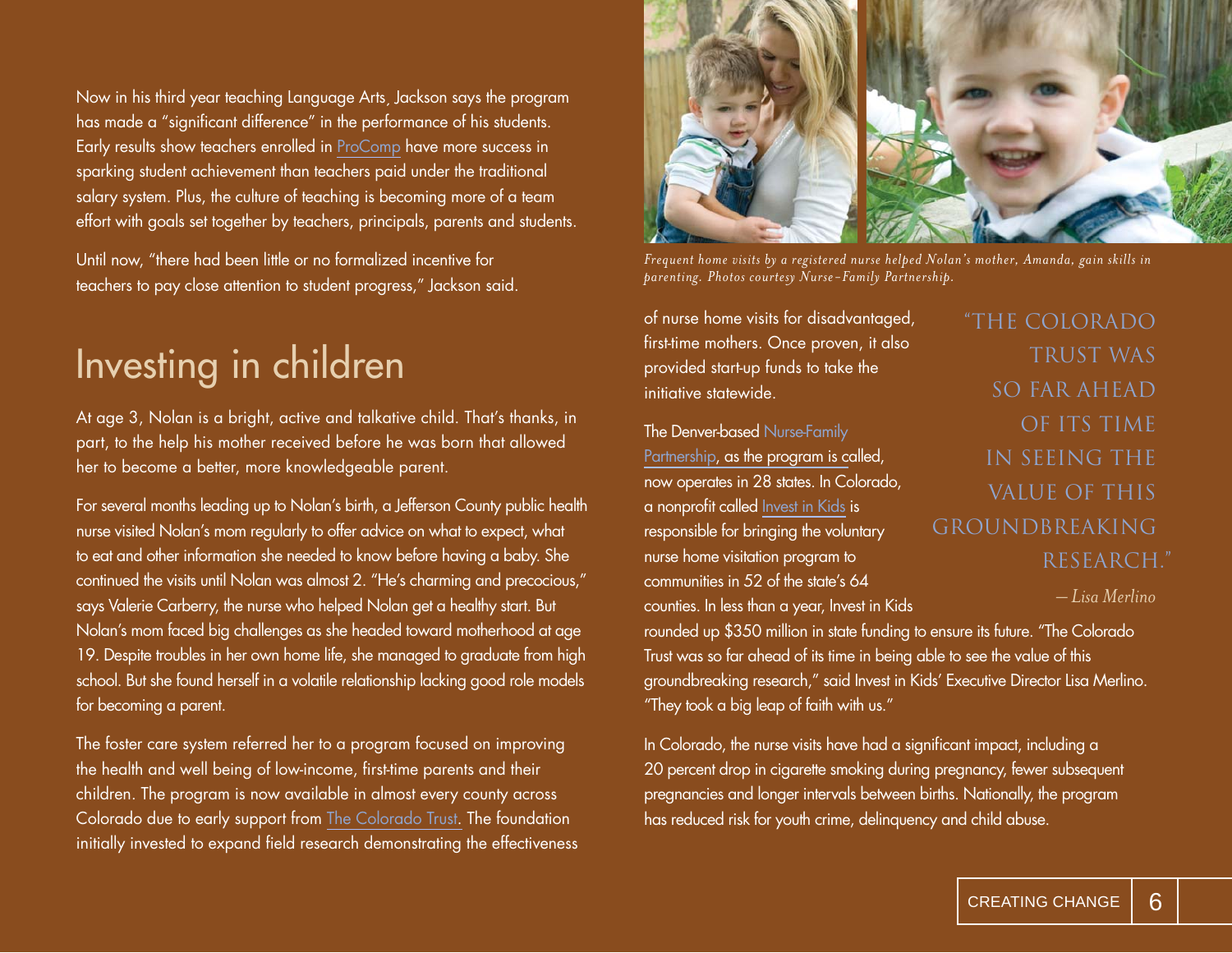

*Aztec art and Bolivian dance workshops are examples of numerous activities available to children through ArtReach. Photos courtesy ArtReach.*

## Connecting people to the arts

Like many Colorado nonprofits, [ArtReach](www.artreachdenver.org) is a fledgling organization with an ambitious vision – in this case, transforming lives through exposing disadvantaged children, families and seniors to the arts.

 ARTREACH VIEWS ITS RELATIONSHIPS WITH FOUNDATIONS

Partnerships have made all the difference. Nonprofits, such as Habitat [for Humanity](www.habitatmetrodenver.org) and [Volunteers of America,](www.voacolorado.org) help ArtReach distribute 50,000 tickets donated annually. And ArtReach exposes kids from low-income households to everything from art classes to live theatre to museum exhibits. They also have the opportunity to attend a summer camp focused on the visual and performing arts.

In addition to providing grants for ArtReach programs, [The Denver](www.denverfoundation.org) [Foundation](www.denverfoundation.org) has stepped in to offer strategic guidance, technical assistance and other support at key points in the group's development. ArtReach also strives to bring the arts to 10,000 underserved children and youth in schools, transitional housing and other settings each year. How? ArtReach makes it possible for artists to visit youth correctional centers in the Denver Metro area to teach poetry, storytelling and drawing, with each teenager producing a book at the end of the series. Performing artists also help kids work through problems by writing plays, acting and doing monologues. "To be able to go into a lock-down facility for juvenile offenders, build trust and give these kids access to the arts is very powerful," says Karla Johnson-Grimes, ArtReach executive director. "They both can learn about art and learn to speak about their troubles through the arts."

Johnson-Grimes views her group's relationship with foundations as a true partnership. "We are using their guidance and support to benefit the community," she said. "We are really just the vehicle to allow the funders to make that impact."

#### AS PARTNERSHIPS. **Ensuring access** AFTER to health care

Grand Junction's newest psychiatric hospital found itself deep in debt after issuing bonds to pay for the entire cost of the building in 2005.

So the new CEO of [Colorado West Regional](www.cwrmhc.org) [Mental Health](www.cwrmhc.org) had few options for dealing with what turned out to be a mistake in the hospital's financial forecasting. One way to deal with the situation was to go bankrupt. Another was to turn to [The Colorado Health Foundation,](http://www.coloradohealth.org/) one of the state's largest foundations. While The

 MAKING A FEW INTERIM **EMERGENCY**  GRANTS, THE COLORADO HEALTH FOUNDATION MADE AN UNUSUAL DECISION.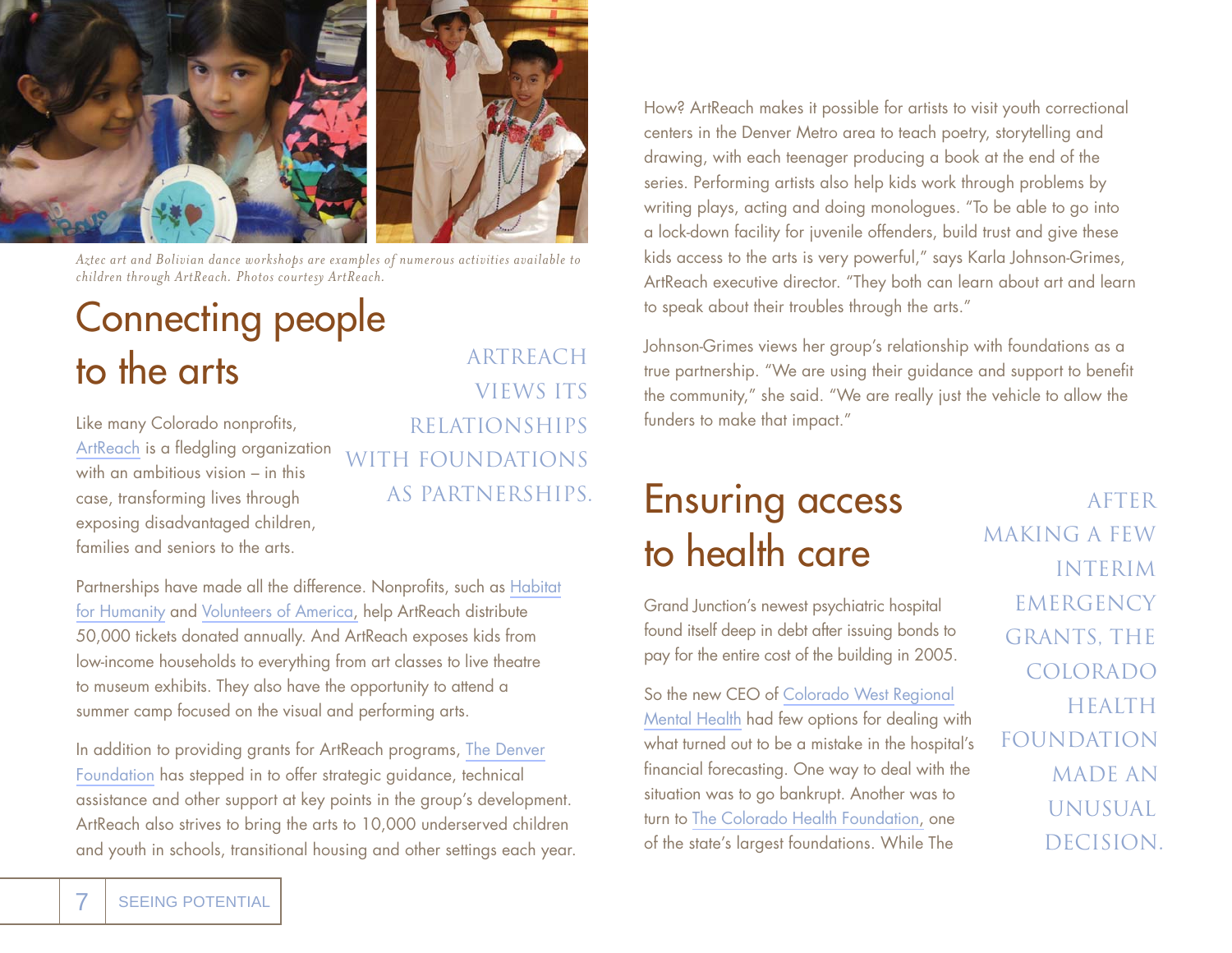[Colorado Health Foundation](http://www.coloradohealth.org/) is one of the few focused exclusively on health care issues, almost half of all the money the state's foundations contribute each year supports health and human services nonprofits in every corner of the state.

After making a few interim emergency grants to [Colorado West,](www.cwrmhc.org) the Denver-based health foundation made an unusual decision. Because of the potential consequences for the area if the hospital was forced to close its doors, the foundation ultimately contributed more than \$8 million toward debt relief, capital funding and operations. By doing so, the Western Slope area avoided a potential spike in the costs of emergency health and public safety services that likely would have followed the loss of mental health care for 13,000 patients in 10 counties. Keeping Colorado West's doors open also saved 400 jobs. "This is a significant investment for the Foundation and one that is not without risk," says Anne Warhover, president and CEO of The Colorado Health Foundation. "But the greater risk is to the 300,000 residents living on the western slope whose future mental health needs rely on Colorado West."

It took more than a year of complex negotiations with the mental health facility, the community, the county and the [Colorado Department of Local](www.dola.state.co.us) [Affairs.](www.dola.state.co.us) The Boettcher and El Pomar foundations stepped in to help, too, so that The Colorado Health Foundation would not be shouldering all the risk on its own.



*Daniels Scholars assist in a food drive for the homeless. Photo courtesy Daniels Fund.*

## Making college possible

Cable-TV pioneer Bill Daniels had a passion for helping deserving students attend college.

Today, community organizations and schools annually nominate thousands of students to compete for 250 [Daniels](www.danielsfund.org/scholarships) [Fund scholarships](www.danielsfund.org/scholarships) that cover college costs not met by other financial aid. The kids who receive them often face cultural challenges and incredible odds: growing up in poor neighborhoods, siblings who are involved in gangs or abusive and alcoholic parents. Daniels called them "diamonds in the rough."

 "ONCE I FOUND OUT I WON THE SCHOLARSHIP, I KNEW THE REST OF MY LIFE WOULD BE DIFFERENT." *– Daniels Scholar*

A scholarship winner now enrolled at [Colorado State University](www.colostate.edu) recalls the day a letter from the [Daniels Fund](www.danielsfund.org) arrived in her mailbox: "My heart stopped. This letter would decide my future. I sat there for a while, unable to open it. When I finally did work up the courage, all I needed to read was, 'Congratulations.' I knew the rest of my life would be different."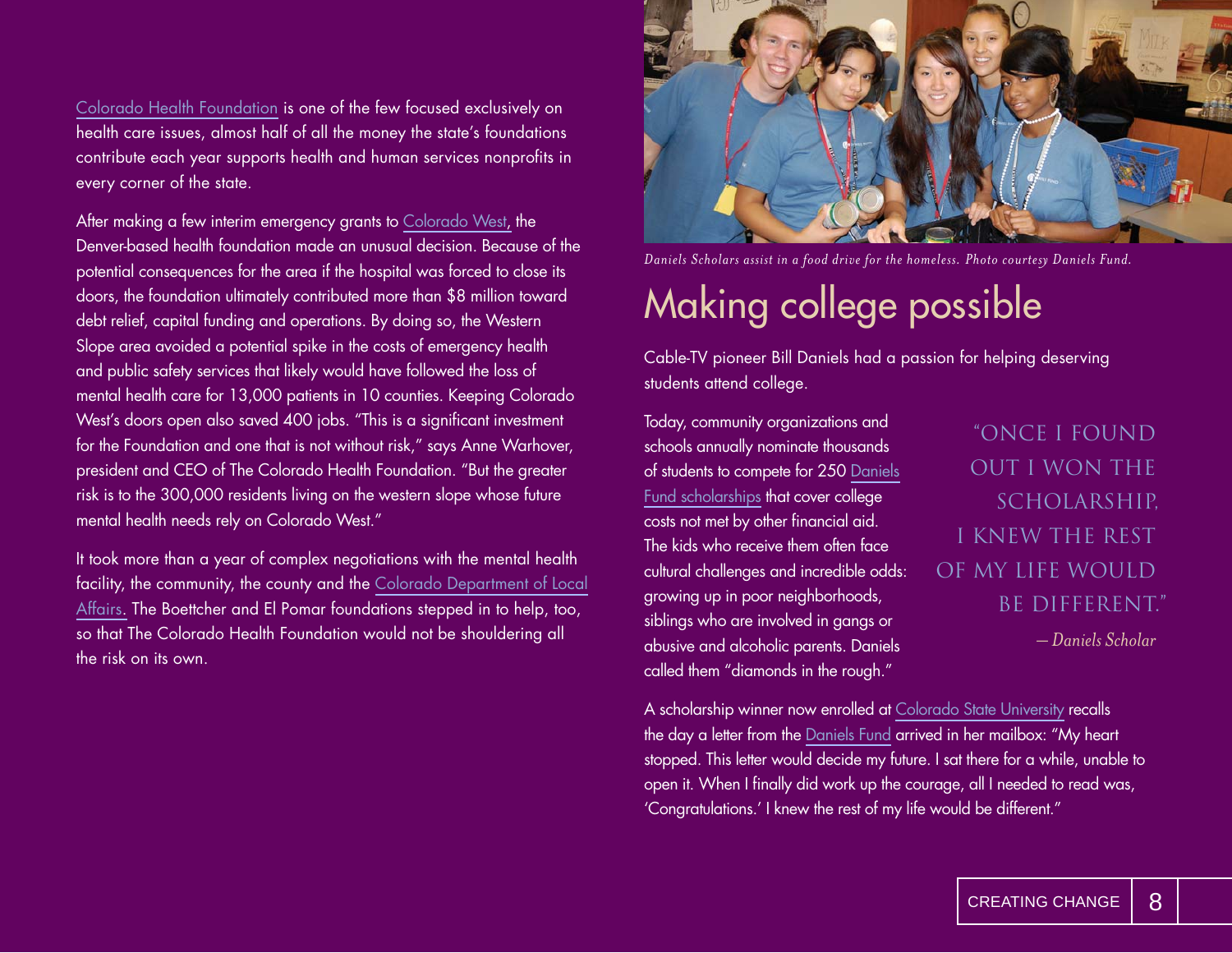

*San Juan mountains of Colorado. Image by ©iStockphoto.com/dmathies*

#### Creating change

Colorado's foundations help create opportunity, improving the lives of countless numbers of people – like Kimberly, the formerly homeless mother who now has her own home where she can raise her children.

Foundations also help meet community needs across the state – such as in rural Naturita, which has a new 4,400-square-foot library building, or in Grand Junction, where foundations helped avert a potential bankruptcy at a mental health center serving 300,000 residents.

Foundations are free to invest where they can achieve the greatest impact. They help today by strategically investing for tomorrow, whether providing leadership to improve educational opportunities for Colorado's children or helping to protect the state's scenic acreage and open space.

Even so, Colorado foundations will not be able to meet the growing demand for programs and services alone. More and more initiatives will involve teaming with government, business and nonprofit partners working to tackle the state's biggest challenges.

We invite you to get to know us better.

#### Reach and impact

*The latest annual data show [Colorado foundations](www.coloradofunders.org) held about \$10 billion in assets and made grants totaling roughly \$700 million to nonprofits all over the state.* 







Source: Center for Research Strategies analysis of 2007/2008 IRS filings by foundations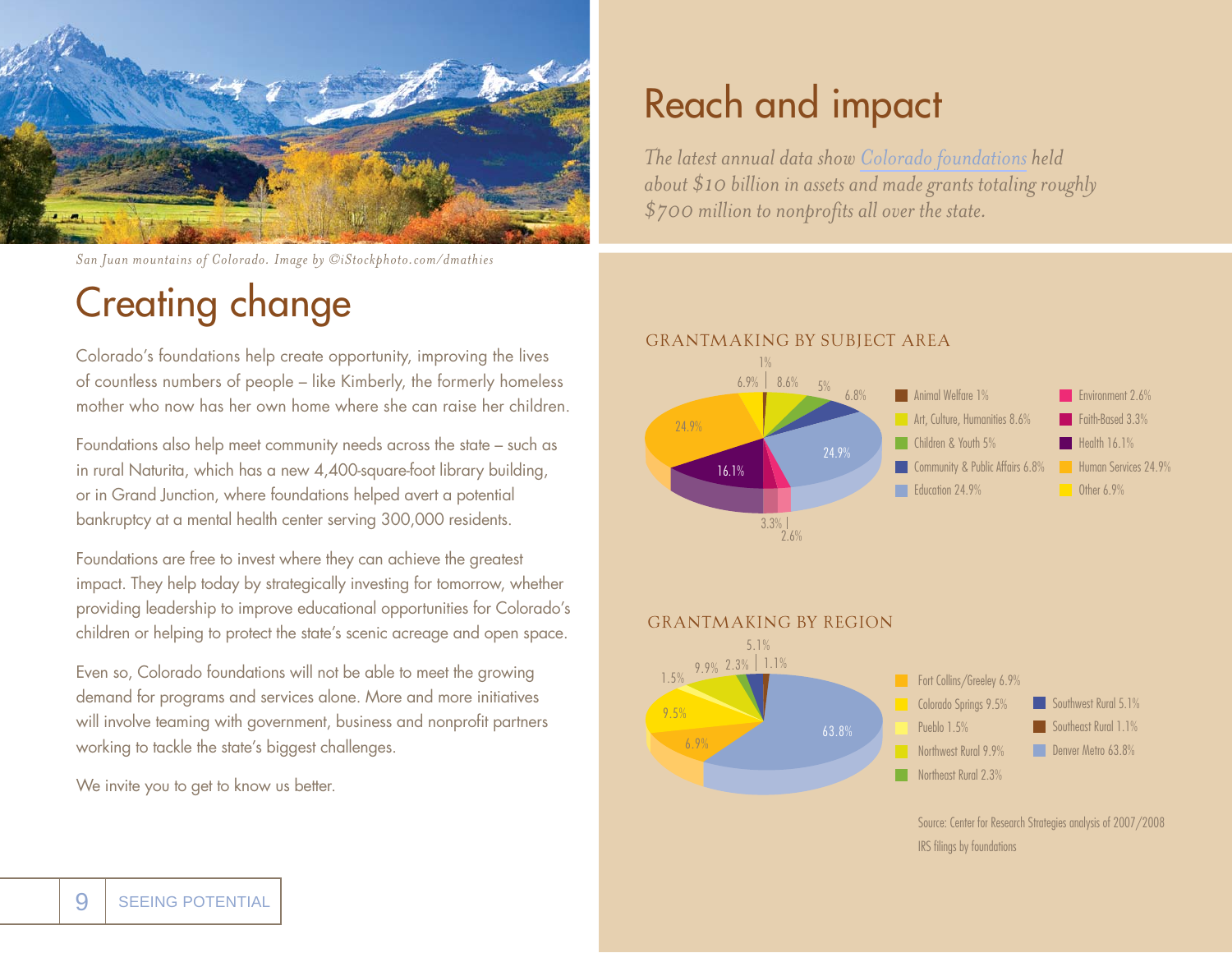#### Colorado Association of Funders

*The [Colorado Association of Funders r](www.coloradofunders.org)epresents 80 foundations, corporate giving programs and other types of grantmaking organizations throughout the state. Collectively, the association's members account for almost two-thirds of the annual giving activity of Colorado foundations. The association's mission is to advance effective, responsible philanthropy by bringing people together to exchange information, resources and ideas.*

[A.V. Hunter Trust](www.avhuntertrust.org) [Adolph Coors Foundation](www.adolphcoors.org) [Animal Assistance Foundation](http://www.aaf-fd.org/) [Anschutz Family Foundation](www.anschutzfamilyfoundation.org) [Aspen Community Foundation](www.aspencommunityfoundation.org) Bardsley Foundation [Boettcher Foundation](www.boettcherfoundation.org) [Bohemian Foundation](www.bohemianfoundation.org) Bonfils-Stanton Foundation [Bright Mountain Foundation](www.brightmtnfdtn.org) [The Buck Foundation](www.thebuckfoundation.org) [Caring for Colorado Foundation](www.caringforcolorado.org) [Chambers Family Fund](www.chambersfund.org) [The Colorado Health Foundation](www.coloradohealth.org) [The Colorado Trust](www.coloradotrust.org) [Comcast](www.comcast.com/corporate/about/inthecommunity/foundation/comcastfoundation.html) [Community First Foundation](www.communityfirstfoundation.org) [The Community Foundation Serving Boulder County](www.commfound.org) [Community Foundation Serving Southwest Colorado](www.swcommunityfoundation.org) [Cydney and Tom Marsico Family Foundation](www.ctmfoundation.org/foundation.htm) Daniel and Janet Mordecai Foundation [Daniels Fund](www.danielsfund.org) [David and Laura Merage Foundation](www.merage.org) [The David and Lucile Packard Foundation](www.packard.org) [Delta Dental of Colorado Foundation](www.deltadentalco.com/deltadentalfoundation.aspx) [The Denver Foundation](www.denverfoundation.org) [Denver Metro Chamber Leadership Foundation](www.denverleadership.org) [The Denver Post](www.denverpost.com)

[Donnell-Kay Foundation](www.dkfoundation.org) The Dowling Foundation [El Pomar Foundation](www.elpomar.org) [Encana Oil & Gas \(USA\) Inc.](www.encana.com) [First Data Foundation](www.firstdata.com/en_us/about-first-data/community-involvement/first-data-foundation) [Fulcrum Foundation](www.fulcrumfdn.com) [Gannett Foundation/9News](www.gannettfoundation.org) [Gates Family Foundation](www.gatesfamilyfoundation.org) [Gay & Lesbian Fund for Colorado](www.gayandlesbianfund.org) [General Service Foundation](www.generalservice.org) Giving Generations Foundation [Grand Foundation](www.grandfoundation.com) [Greenlee Family Foundation](www.greenleefamilyfoundation.org) Harmes C. Fishback Foundation [Helen K. and Arthur E. Johnson Foundation](www.johnsonfoundation.org) The Hill Foundation [Ilse Nathan Foundation](www.ilsenathan.org) [IMA Foundation](www.imacorp.com) J.K. Mullen Foundation [JP Morgan Chase](www.jpmorganchase.com) Joseph Henry Edmondson Foundation [Junior League of Denver](www.jld.org) [Kaiser Permanente](www.kaiserpermanente.org) [Kenneth King Foundation](www.kennethkingfoundation.org) The LARRK Foundation [The Leighty Foundation](www.leightyfoundation.org) The Lillis Foundation [Mile High United Way](www.unitedwaydenver.org)

[Nord Family Foundation](www.nordff.org) [Oreg Foundation](www.oregfoundation.org) [The Orton Family Foundation](www.orton.org) [The Piton Foundation](www.piton.org) [Qwest Foundation](www.qwest.com/foundation) [The Rock Bottom Foundation](www.rockbottomfoundation.org) [Rose Community Foundation](www.rcfdenver.org) Ruth and Vernon Taylor Foundation Sam S. Bloom Foundation [The Snow Valley Foundation](www.snowvalley.org) [The Summerlee Foundation](www.summerlee.org) [The Summit Foundation](www.summitfoundation.org) [Susan G. Komen for the Cure](www.komendenver.org)  – Denver Metropolitan Affiliate [TeleTech Foundation](www.teletech.com/EN-US/About/TeleTechFoundation) [The Telluride Foundation](www.telluridefoundation.org) [Temple Hoyne Buell Foundation](www.buellfoundation.org)  [Timothy and Bernadette Marquez Foundation](www.tbmfoundation.org) Trask Family Foundation [Western Union Foundation](foundation.westernunion.com) [The Women's Foundation of Colorado](www.wfco.org) [Xcel Energy Foundation](www.xcelenergy.com/Colorado/Company/Community/Xcel%20Energy%20Foundation/Pages/Xcel_Energy_Foundation.aspx)

As of 2009. For a list of current members visit [www.coloradofunders.org.](www.coloradofunders.org)